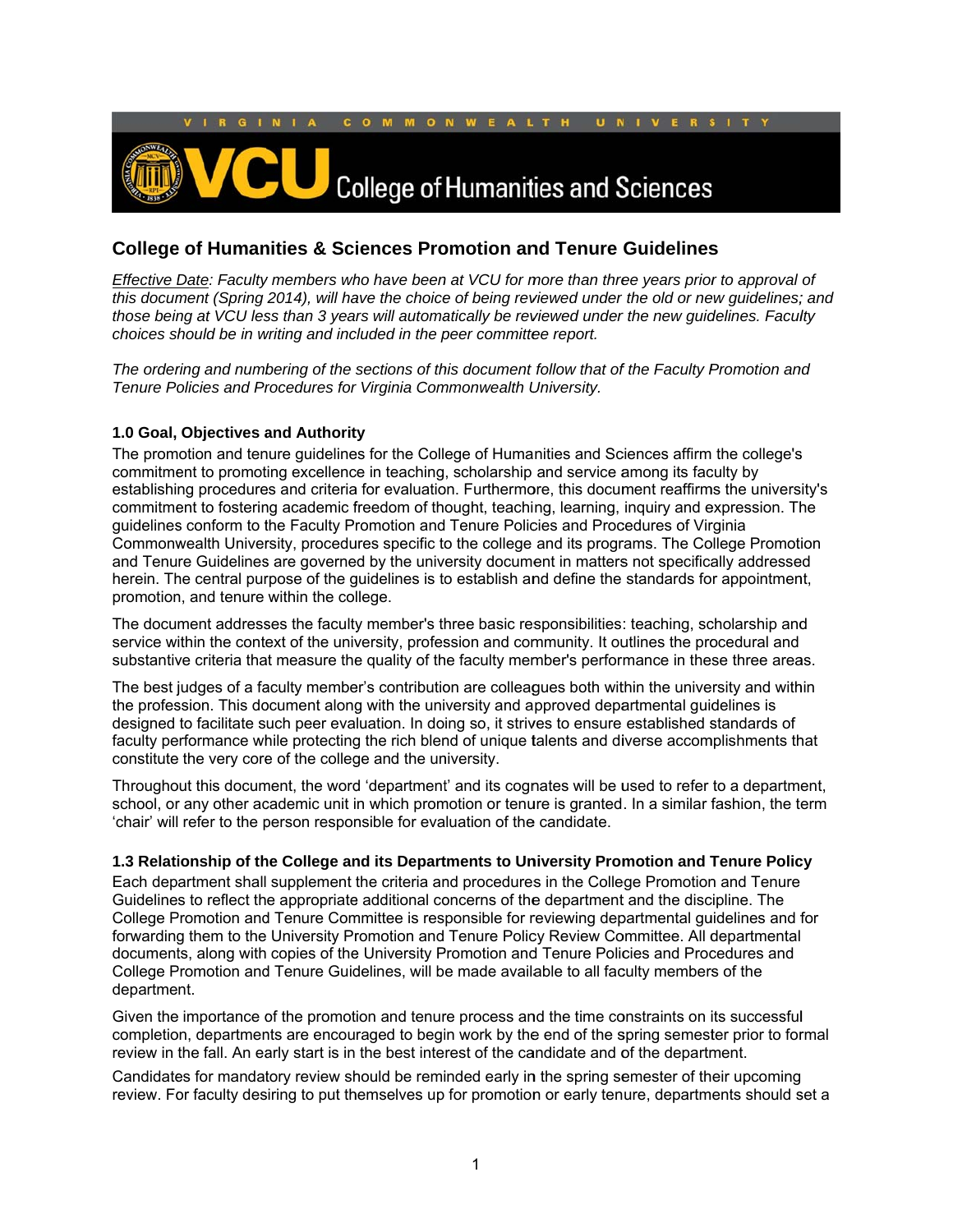reasonable deadline (e.g., April 15), to inform the department chair. Since the process of identifying and soliciting outside reviewers is critical, this work should be initiated by late spring or early summer. The department chair is responsible for organizing this matter according to all applicable guidelines. The chair, in consultation with the dean, should determine the makeup of the peer committee by May 15. In turn, the dean should formally charge all peer committees before the end of the second week of classes in the fall.

# **2.1 General Criteria and Criteria Definitions for Tenured, Tenure-eligible, and Term (non-tenure) Faculty Members**

The College Promotion and Tenure Guidelines are designed to promote distinction in teaching, scholarship, and service for all faculty. For tenured and tenure-eligible faculty, specific guidelines are provided. For term (non-tenure) faculty, the criteria for promotion focus upon the candidate's mix of duties. Departmental guidelines will define specific criteria for the ratings of *Excellent*, *Very Good*, *Satisfactory*, and *Unsatisfactory* in each category of professional activity and will determine whether specific contributions be regarded as teaching, scholarship, or service since there can be overlap among these areas.

# **2.1.1 Application of Criteria and Criteria Ratings for Tenured and Tenure-Eligible Faculty**

For tenured and tenure-eligible faculty, promotion and tenure guidelines in the College of Humanities and Sciences focus on excellence in teaching and scholarship.

# **2.1.1.1 Assistant Professor to Associate Professor, Tenure Track**

Successful candidates for promotion to or tenure at the rank of associate professor must be excellent in teaching or scholarship. Promotion to or tenure at the rank of associate professor requires one of the following patterns:

- 1. *Excellent* in teaching, *Very Good* or above in scholarship, *Satisfactory* or above in service;
- 2. *Excellent* in scholarship, *Very Good* or above in teaching, *Satisfactory* or above in service.

Each department may determine which of the patterns for promotion to associate professor are acceptable for promotion or tenure candidates subject to the requirements stated above.

# **2.1.1.2 Associate Professor to Professor, Tenure Track**

Successful candidates for promotion to or tenure at the rank of professor must be judged *Excellent* in teaching or scholarship and at least *Very Good* in the remaining two categories.

# **2.1.2 Application of Criteria and Criteria Ratings for Promotion for Term (non-tenure) Faculty**

A term (non-tenure) appointment is defined by the University Promotion and Tenure Policies and Procedures as ". . . a full-time appointment to the faculty for a specified mix of duties and does not lead to tenure." Each department will provide written guidelines for the promotion of term (non-tenure) faculty. Criteria for promotion of term faculty will be defined by departmental guidelines and based upon the particular mix of the candidate's duties. Promotion materials must define how faculty efforts are partitioned among teaching, research and service. Titles may be modified by words such as *Teaching*, *Research*, or *Service* to indicate employee specific assignments and duties. Promotion procedures for term faculty to these ranks must include peer review, the specifics of which will depend upon the nature of the candidate's appointment.

Promotion of term faculty to Teaching Assistant Professor, Teaching Associate Professor or Teaching Professor shall require a rating of *Excellent* in teaching. Promotion of term faculty to Research Assistant Professor, Research Associate Professor or Research Professor shall require a rating of *Excellent* in scholarship. Promotion of term faculty to Service Assistant Professor, Service Associate Professor or Service Professor shall require a rating of *Excellent* in service. Candidates in these groups must have a minimum rating of *Satisfactory* in other categories for which they have assigned duties.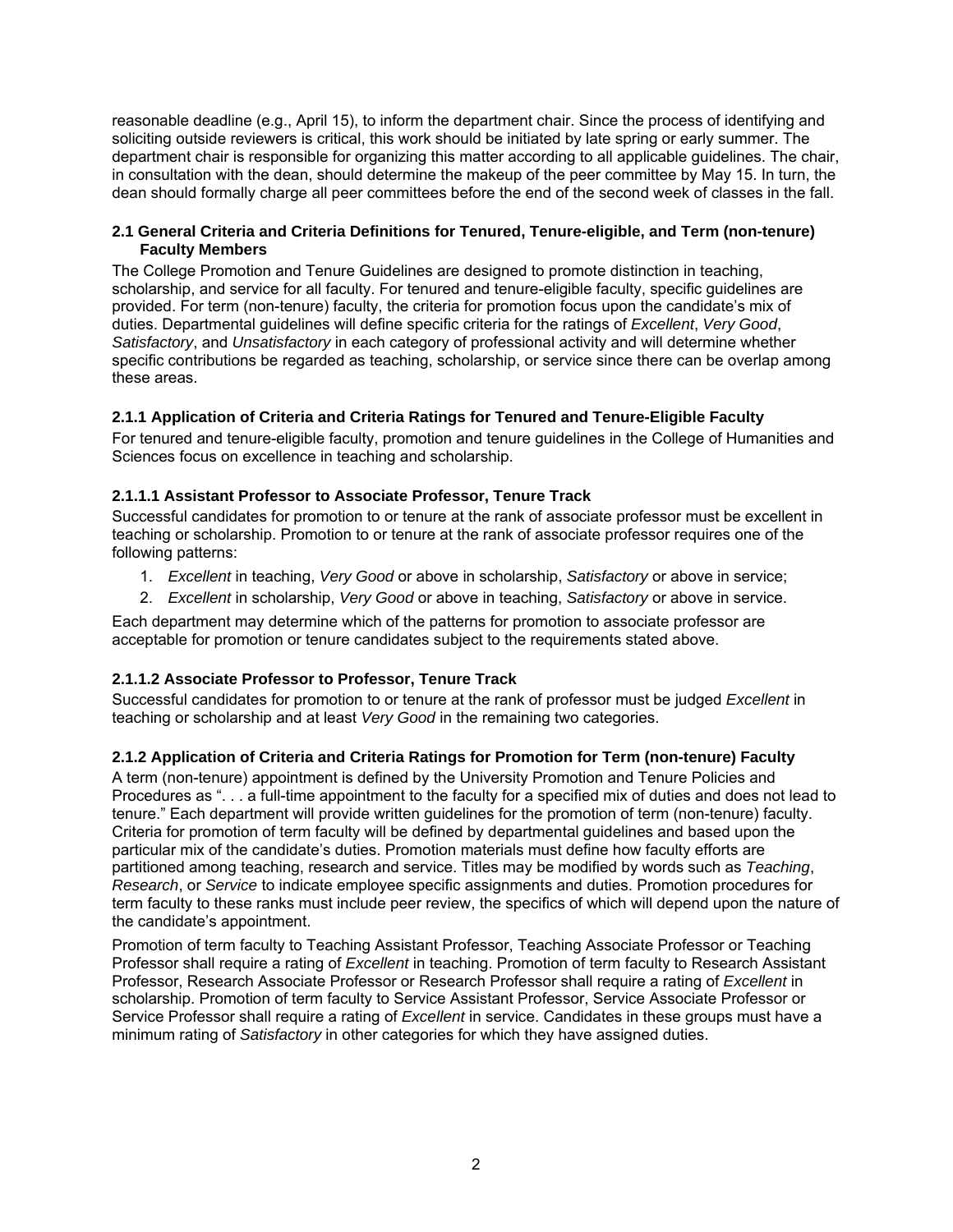# **2.2 Criteria for Tenured, Tenure-eligible, and Term (non-tenure) Faculty Members**

Both promotion and tenure across all faculty categories will be based on an evaluation of teaching, scholarship, and service.

#### **2.2.1 Teaching**

Candidates engaged in teaching must meet or exceed the basic standards for effective teaching. They must demonstrate mastery of their subject matter and be adept at communicating this understanding to their students. Most fundamentally, their students should learn. Their success in teaching should be documented by the following indicators:

- 1. Involvement in teaching: data pertaining to courses taught and number of advisees; information on students supervised in such activities as independent study, practice, internships, field work, and thesis and dissertation research; membership on honors, thesis, and dissertation committees; honors courses taught; colloquia, guest lectures, workshops, and so on.
- 2. Appropriate teaching practices: written documentation of teaching methods and practices, including a statement of educational philosophy and description of goals and student learning outcomes for classes; and copies of course materials, such as syllabi, tests, handouts, classroom exercises, sample lecture notes, graded examinations and other written work to document teaching activities. The peer committee should review these documents and appraise their quality. The candidate is responsible for providing appropriate materials or explaining their absence.
- 3. Teaching Performance: evaluations completed by both (a) students, including quantitative summaries of student evaluations of instruction (e.g., average ratings of the candidate on the items: course evaluation, instructor evaluation, and learning achieved during the course), and (b) colleagues, based on observation of classroom performance, guest lectures, colloquia, public lectures, or other teaching. Judgments about classroom performance based upon quantitative data should take into account contextual considerations such as course level, course rigor, and student participation. The peer committee may also elect to survey students or former students, either by e-mail or other digital methods or through interviews. The candidate also may request that the committee undertake this survey. The survey should be representative; this need not be interpreted as requiring a detailed statistical survey. Any letters received about the candidate's teaching or mentoring must remain confidential; these can be viewed only by members of the committees or other individuals responsible for reviewing the candidate's case for promotion or tenure.
- 4. Advising and mentoring: number of advisees (when applicable); participation as advisor on undergraduate thesis, graduate thesis and dissertation committees; any reports (both favorable and unfavorable) from advisees pertaining to advising. The committee should survey students and others to determine the candidate's effectiveness as an advisor, and consult with the person chiefly responsible for departmental advising. Any letters received from students about the candidate's advising or mentoring must remain confidential, to be viewed only by members of the committees or other individuals responsible for reviewing the candidate's case.
- 5. Curriculum development activities: description of courses developed or substantially changed. Innovations in teaching courses or topics should also be noted. Committees should recognize the fact that not all candidates have equal opportunity to develop new courses or techniques.
- 6. Self-development: improvement of teaching skills, including participation in workshops dealing with teaching skills; attendance at conferences on teaching; continuing education enrollments.
- 7. Service contributions in teaching: administrative duties or service that focuses primarily on teaching, such as participation on any departmental, college, or university committees and task forces dealing with teaching.
- 8. Specialized teaching: non-classroom based teaching, such as:
	- public teaching (presentations to the community at large, including speeches, workshops, educational newspaper articles and interviews);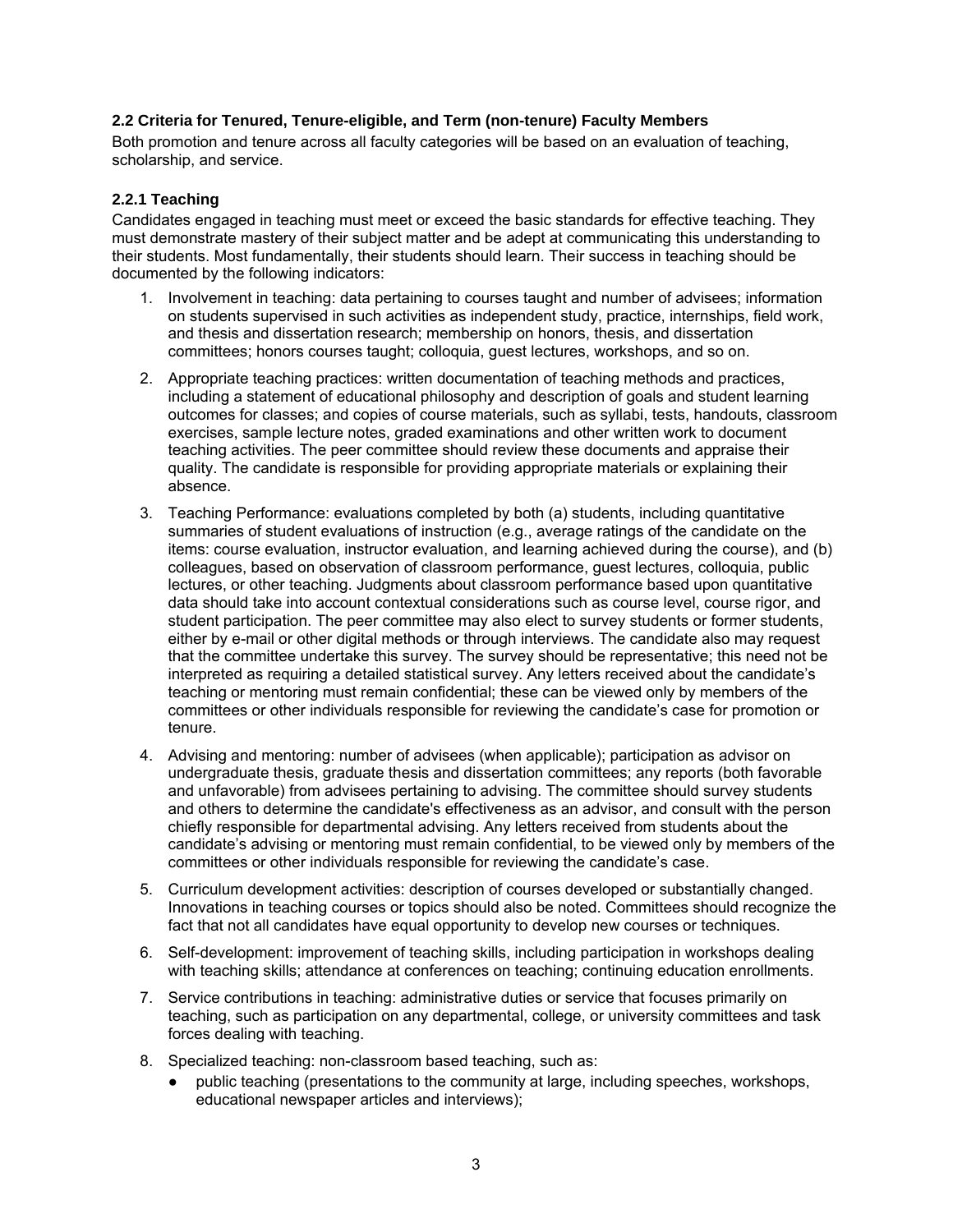- individualized instruction, including mentoring and tutoring workshops for colleagues and advanced students;
- community engaged teaching (partnerships involving faculty or students that address community-identified needs);
- distance education;
- interdisciplinary teaching.
- 9. Awards and honors: department, college, university, state, and national and international awards for teaching excellence.
- 10. Publications dealing with teaching in higher education:
	- papers and texts published or presented on educational topics;
	- manuals developed for classroom use;
	- papers published or presented with student co-authors (both graduate and undergraduate);
	- textbooks.
- 11. General contributions: practices and activities designed to improve the quality of education, including participation in forums on teaching, development of new educational programs, mentorship of other teachers, curricular reform, membership in or leadership of state or national committees or organizations that examine questions of teaching methods and curriculum, grant activities related to higher education, consultations at other universities regarding teaching, leadership in faculty development, development of educational models adopted elsewhere, or conducting workshops for colleagues at professional meetings.

A rating of *Excellent* for promotion to associate professor requires high-quality performance in areas one through three, reflecting success in teaching, and evidence of commitment to improving educational practices. Additional contributions such as curriculum development, service contributions in teaching, and specialized teaching are also required indicators of excellence at this level (items four through eleven above). Candidates achieving a rating of *Very Good* in this category shall have a sustained record of teaching performance as indicated by items one through three above, and contributions toward the ongoing success of the instructional mission of the college. Candidates achieving a rating of *Satisfactory*  shall have demonstrated competent, professional, and reasonably effective performance of their teaching responsibilities. Candidates whose teaching does not meet any of the standards above will receive a rating of *Unsatisfactory*.

A rating of *Excellent* for promotion to professor must also be based on high-quality performance in areas one through three. In addition, a candidate must have broader contributions to teaching practices. Such contributions as research into pedagogical practices, curricular reform, national-level service in teaching, public teaching, and mentorship of other teachers (categories eight through eleven above) are indicators of excellence at this level. Candidates achieving a rating of *Very Good* shall have demonstrated a clear commitment to and a sustained, consistent record of effective performance in the instructional role as indicated by items one through three above with additional contributions from the remaining categories. Candidates achieving a rating of *Satisfactory* shall have demonstrated dutiful and reasonably effective performance of their teaching responsibilities. Candidates whose teaching does not meet any of the standards above will receive a rating of *Unsatisfactory*.

#### **2.2.2 Scholarship**

Candidates involved in scholarship should make a substantive contribution to the discipline that reflects high standards of quality in creativity, scholarship, and professional competence. Success in scholarship should be documented by the following indicators:

1. The primary criterion in the area of scholarly activity will be research and scholarly productivity as measured by the quality and quantity of published articles, monographs, books or creative work. Works accepted for publication will be counted as published for the purposes of the review. Candidates also may provide materials that have been submitted for publication, but these must be accompanied by evidence of their status (e.g., to be revised and re-submitted, or provisionally accepted).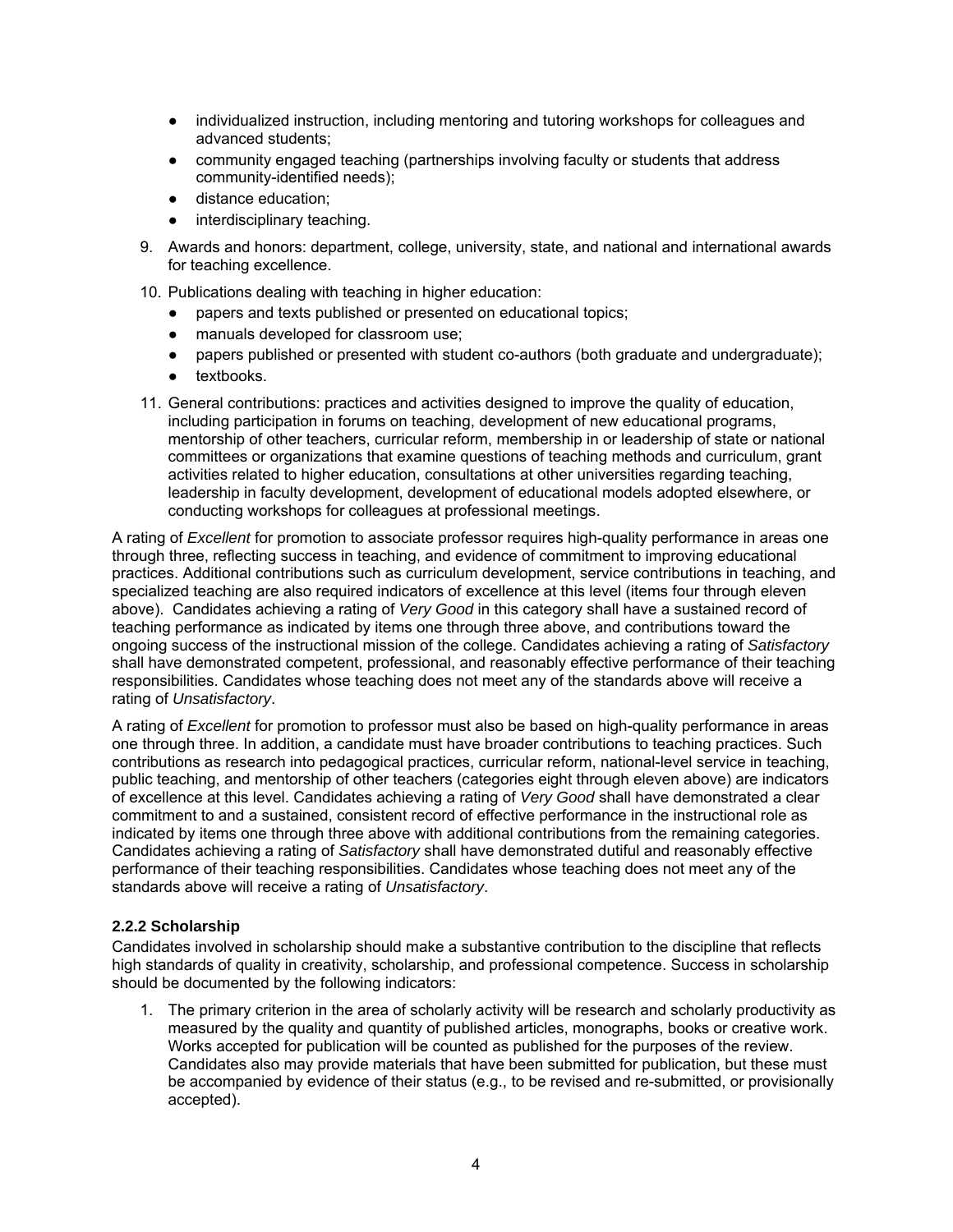- 2. Departmental guidelines may specify nontraditional means of contributing to knowledge through activities that enhance the profession, including public service activities or community engaged scholarship that build on and extend an individual's scholarly work. Those contributions may take the form of workshops and seminars, consultancies, publishing in professional or popular venues, creative activities, or in other ways adding to the knowledge of those who practice the profession or who are educators in the field. Such activity includes research and scholarly accomplishments related to teaching, such as grant-funded innovations in teaching, peer-reviewed publications on teaching innovations and educational research, if permitted by the departmental guidelines.
- 3. Additional factors to be considered may include the following:
	- Success in securing funding for research and other scholarly activity, and the nature of the funding.
	- Participation on review panels for outside funding agencies.
	- Service as either editor or referee for professional publications.
	- Participation in paper-reading sessions, seminars, colloquia or other activities at professional meetings.
	- Educational research, including the development of innovative teaching methods incorporating technology into education and novel interdisciplinary courses.
	- Other items specified by departmental guidelines, for which specific criteria for evaluation has been provided.

All candidates are expected to be actively engaged in scholarly endeavors and to contribute to the expanding knowledge of their discipline.

To receive an *Excellent* rating in scholarship, a candidate for promotion to associate professor should show a pattern of accomplishment that indicates substantial progress toward a national and/or international reputation. A rating of *Very Good* requires a pattern of ongoing scholarly activity, a significant contribution to scholarship in the candidate's field, and the potential to attain a national reputation. A rating of *Satisfactory* requires demonstrated professional competence and a significant contribution to scholarship in the candidate's field. A candidate whose scholarship does not meet any of the standards above will receive a rating of *Unsatisfactory*.

To receive an *Excellent* rating in scholarship, a candidate for promotion to professor should demonstrate a pattern of accomplishment that is distinguished, one through which the candidate has earned a national and/or international reputation. A rating of *Very Good* requires a pattern of accomplishment that indicates substantial progress toward a national and/or international reputation. A rating of *Satisfactory* requires a pattern of ongoing scholarly activity and a significant contribution to scholarship in the candidate's field. A candidate whose scholarship does not meet any of the standards above will receive a rating of *Unsatisfactory*.

# **2.2.3 Service**

Professional service is the application by faculty members of knowledge, skills, or expertise developed within their discipline or profession as scholar, teacher, or practitioner, that benefits students, departments, the campus, the university, the discipline, the profession, or society.

The candidate's service contributions in any or all of the following categories should be documented:

- 1. Service to the department: Candidates are expected to meet departmental obligations for service, such as serving on departmental committees or taking on special assignments as requested by the department chair.
- 2. Service to the institution: Shared governance responsibilities that help sustain or lead academic endeavors. Examples include but are not limited to: serving as the member or leader of a task force; being an elected member in faculty governance; holding a leadership position in faculty governance; representing the university in a public media forum; serving on an accreditation committee; and serving on or chairing search committees at the college or university level. Other examples include service on college or university committees, especially such forms of service as membership on particularly sensitive and important committees, leadership in college or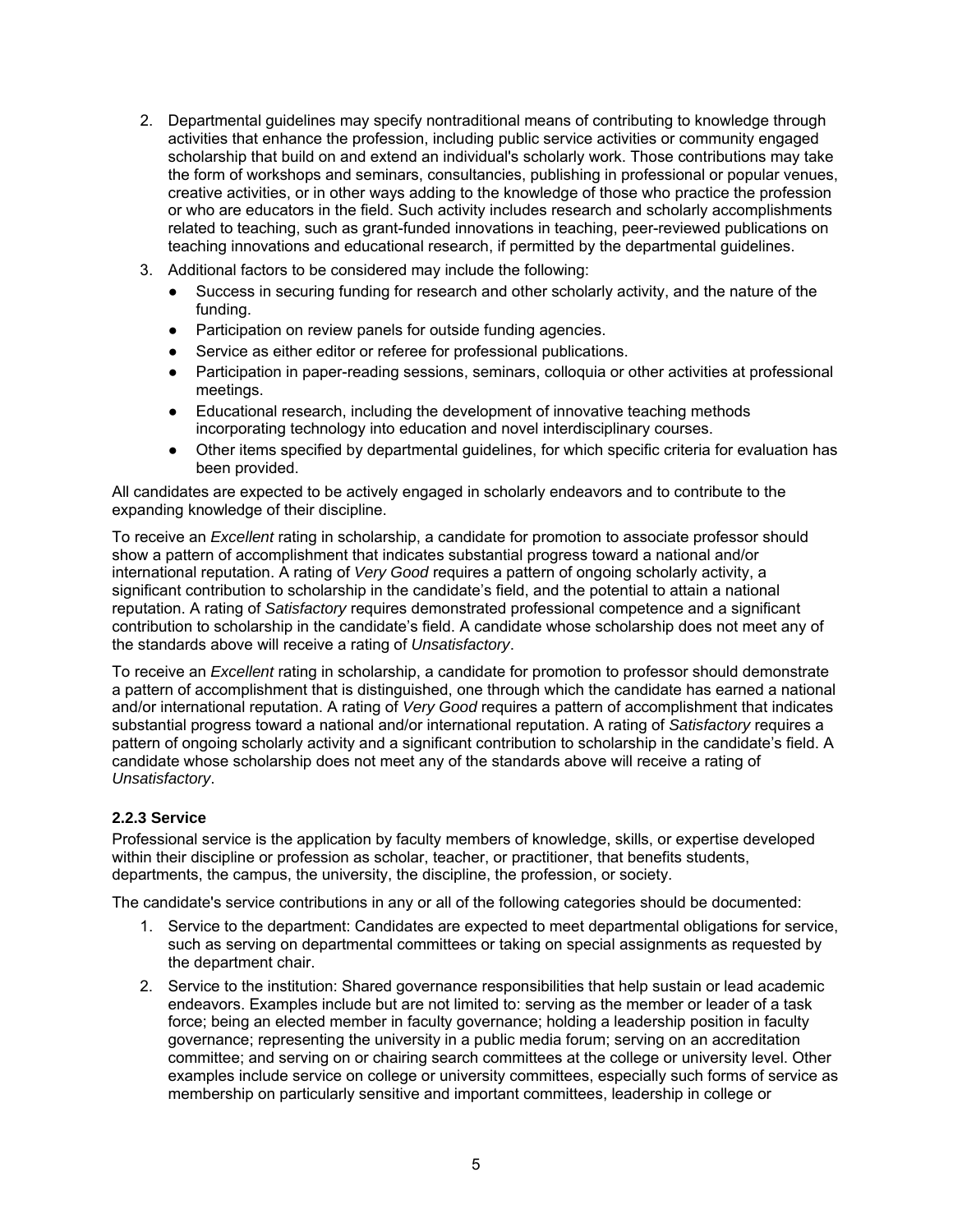university bodies, or offices in the college or university governance structure. Other faculty and administrators who have served on committees with the candidate may be asked to evaluate the quality of work.

- 3. Service to students: Activities that assist students beyond those considered under the section of teaching. These may support both academic and social activities or organizations. Examples include but are not limited to: advising students on academic paths and educational goals; serving as the faculty advisor for a student chapter of a professional organization; serving as a faculty mentor for a student, student club or other non-professional activity that may have both academic and social components; providing seminars for students on improving study habits, writing, and speaking skills, or integrating knowledge across disciplines; providing tutoring sessions for general education students or majors; assisting students in the transition from school to work through formal career counseling, job seeking assistance; and providing letters of referral or recommendation.
- 4. Service to the community: Professional activities that contribute to the community beyond the immediate university environs. Examples include but are not limited to: providing services to the community through a university laboratory or center; making research understandable and useable in professional and applied settings; engaging in economic or community development activities; participating in collaborative endeavors with schools, industry, or civic agencies; assisting neighborhood organizations; bringing programs in the humanities or sciences to the community; providing public policy analysis; participating in governmental meetings or on review panels; appointments to governmental commissions or taskforces; communicating in popular and non-academic publications or media; technical reports; and expert testimony.
- 5. Service to the profession: activities designed to enhance the quality of the profession. Examples include but are not limited to: furthering the work of a professional society or organization; serving as an elected officer of a professional society; serving or chairing professional society standing or ad hoc committees; organizing a professional conference, workshop or symposium; participating in accreditation activities for other institutions; editing a professional journal; reviewing for professional journals; writing promotion and tenure letters; reviewing for funding agencies; serving on review panels for awards; and establishing professional or academic standards.

Standards for service shall be defined by the department. Departments should recognize that junior faculty members normally have less opportunity for service than their more senior colleagues.

Candidates seeking promotion or tenure need not have contributions in all of the areas listed above, but positive contributions in some of these areas are required. To achieve a rating of *Excellent* at the rank of associate professor, candidates must show evidence of sustained, high-quality service that is significant and substantive in at least two of the above categories. To achieve a rating of *Very Good*, the candidate must provide evidence of effective and significant contributions in at least two of the above categories. To achieve a rating of *Satisfactory*, the candidate must present a record of service reflecting a commitment to the goals of the department, college and university. A candidate whose service does not meet any of the standards above will receive a rating of *Unsatisfactory*.

To achieve a rating of *Excellent* at the rank of professor, a candidate shall possess a superior record of departmental, college, university, or professional service. A candidate shall have been active in two or more of the categories identified above. A candidate should have demonstrated effective leadership and individual initiative in order to attain this rating. To achieve a rating of *Very Good*, the candidate will require a sustained record of effective professional service within the university, at the local level, and to the larger professional community. To achieve a rating of *Satisfactory*, the candidate must present a record of professional service both within the University and to the professional community. A candidate whose service does not meet any of the standards above will receive a rating of *Unsatisfactory*.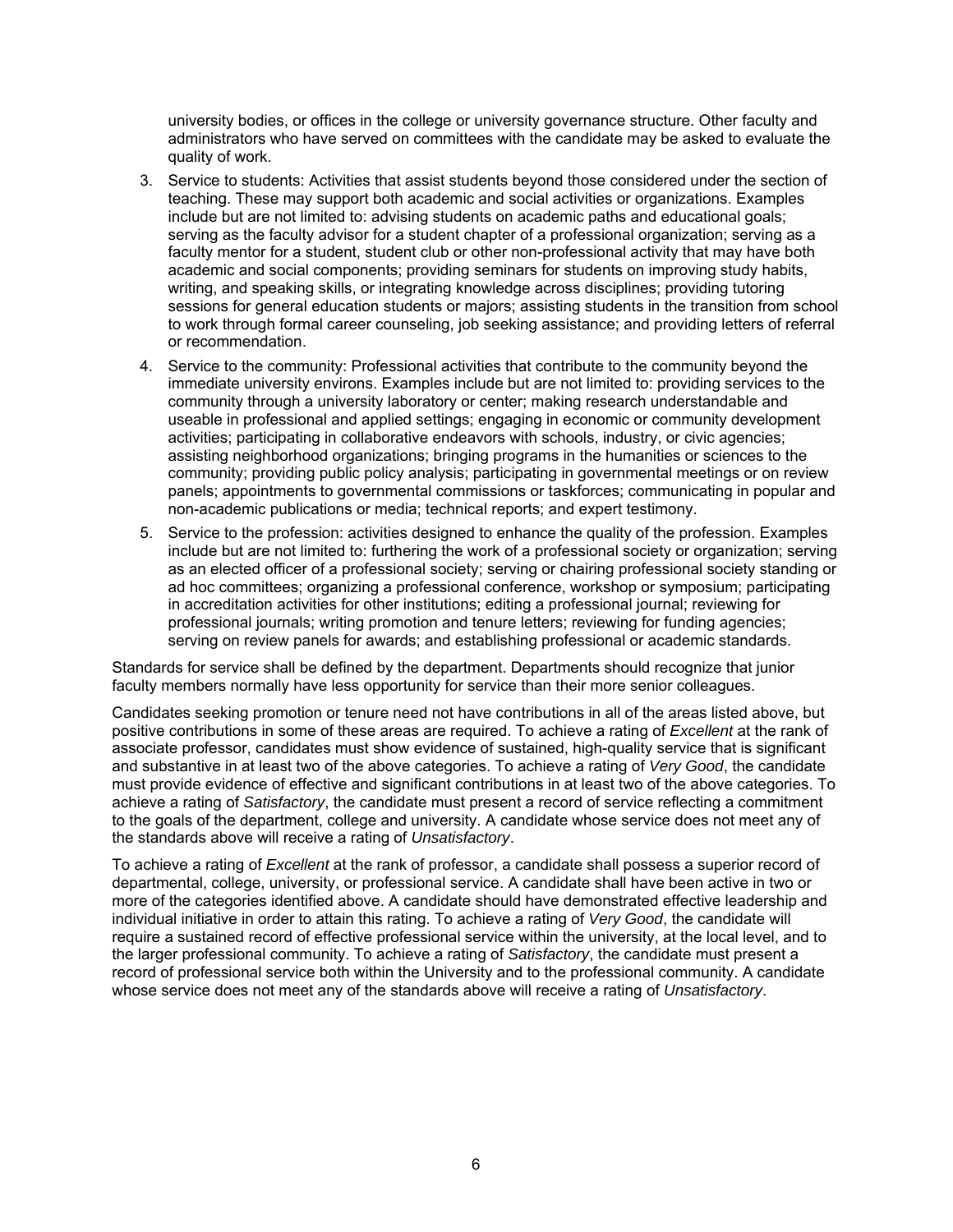# **3.0 Defining Appointments**

# **3.1 Tenured Appointments**

See VCU Faculty Promotion and Tenure Policies and Procedures for details.

### **3.2 Probationary (Tenure-Eligible) Appointments**

For hires with existing experience as tenured (or equivalent) faculty, all tenure and promotion materials must be submitted to the dean within three years for individuals hired at the rank of associate professor and two years for individuals hired at the rank of professor. Extensions to the length of these terms must be approved by the dean and forwarded to the provost. Examples in which extensions may be warranted include military or government service or family and medical leave.

# **3.2.1 Alterations of the Typical Probationary Period**

See VCU Faculty Promotion and Tenure Policies and Procedures for details.

# **3.2.2 Extensions of the Initially Agreed Upon Probationary Period**

See VCU Faculty Promotion and Tenure Policies and Procedures for details.

# **3.2.3 Evaluation of Probation for Tenure-Eligible Faculty**

It is the policy of the college to review tenure-eligible assistant professors in the second semester of their third academic year of appointment. The purpose of the review is to provide a timely assessment of the faculty member's performance and constructive suggestions for improvement. The review should also ensure appropriate documentation of performance in the areas of teaching, scholarship and service. The third-year review is more comprehensive than and separate from the annual review by the department, but less elaborate and formal than the full review by a peer committee for tenure and promotion. Recognizing that two and a half years may not be sufficiently long to determine definitive patterns of performance, the third year is seen as a good point at which to evaluate progression toward eventual promotion and tenure or whether this outcome seems unlikely.

The third-year review is conducted primarily at the department level and consists of reports prepared by a review committee and by the chair. The review committee shall be appointed by the chair and consist of at least three tenured faculty members in the department. If there is an insufficient number of individuals within the department to fulfill these requirements, individuals from a similar department may be selected. The faculty member under review will prepare and submit a dossier with information relevant to teaching, scholarship and service (see section 2.2) early in the second semester of their third academic year of appointment. The committee will then evaluate the progress of the faculty member toward meeting the criteria for tenure in the department, guided by the faculty member's work plans developed in accordance with the Faculty Roles and Rewards Policy. The review committee will submit a signed report evaluating progress in the areas of teaching, scholarship and service to the department chair. If the committee finds the faculty member's progress to be unsatisfactory, then it should state its concern in the report and make recommendations. The department chair will then write the chair evaluation of the faculty member toward tenure in the areas of teaching, scholarship and service. The faculty member will receive these reports and discuss them with the chair as to perceived strengths and weaknesses in the areas of teaching, scholarship and service, as well as plans for improving performance in these areas in the near future. Both reports will then be forwarded to the dean.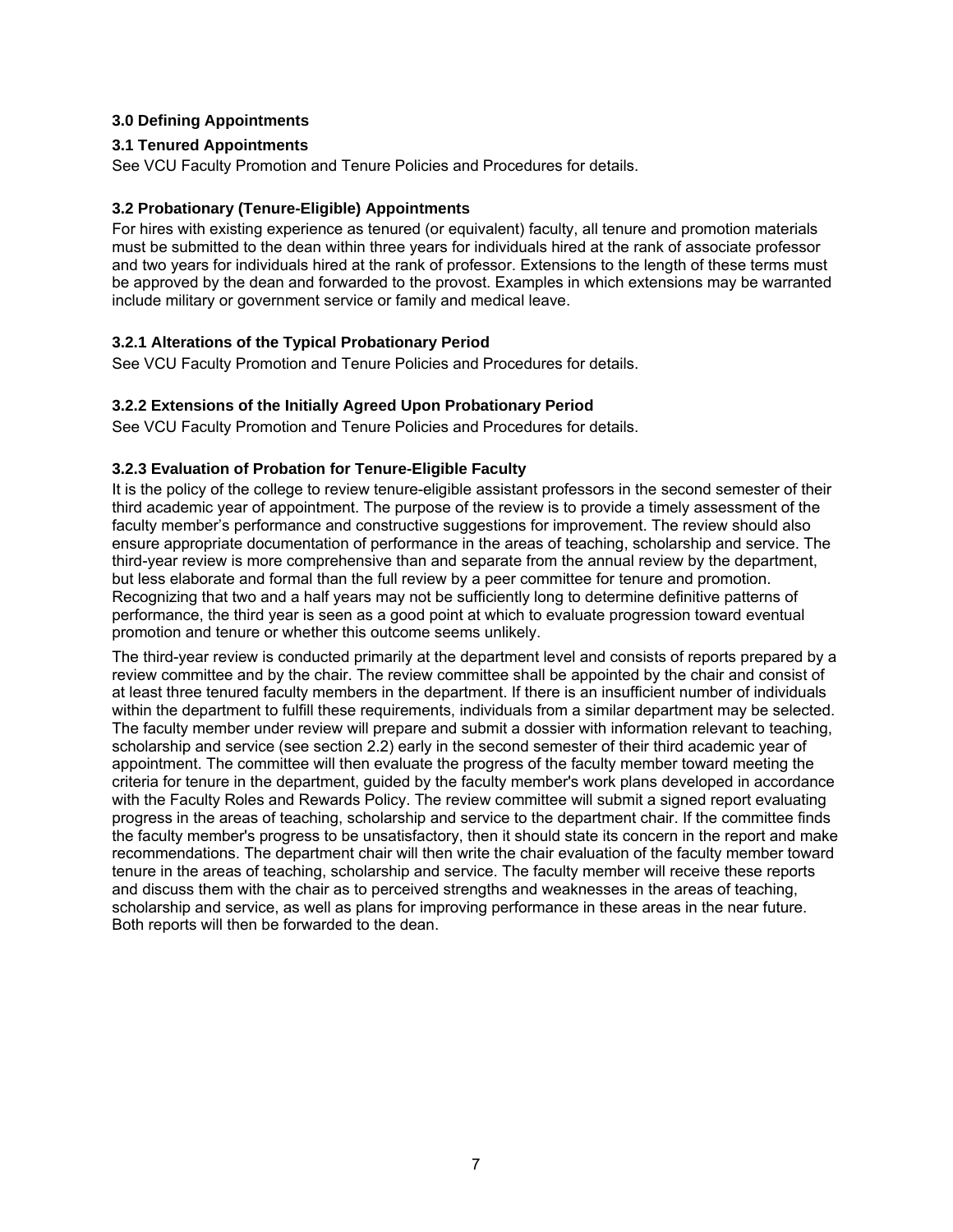# **7.0 Academic Review Procedures for Promotion and Tenure**

### **7.1.1 Peer Evaluation**

- 1. Each candidate will be reviewed by a peer committee. All faculty members of peer committees for tenured or tenure-eligible candidates shall be tenured. Peer committees for term faculty must include at least one term faculty member at the promotion rank or above. If there is an insufficient number of individuals within the department to fulfill these requirements, individuals from a similar department either within the university or from an external institution may be selected.
	- a. Tenure-eligible assistant professors in their sixth year must be evaluated simultaneously for tenure and for promotion to associate professor. The department chair, in consultation with the dean, will appoint a committee of at least five members, of which at least three will be members of the candidate's (primary) department. There will be at least one student member, who shall have full voting rights, and one faculty member from another department. The chair will identify this committee in a letter to the candidate, and will send copies to the committee members, one of whom will be named as chair of the peer committee. Along with this letter the department chair will send copies of the university, college, and department documents concerning tenure and promotion.
	- b. In cases where faculty members at the associate professor or professor rank are to be reviewed for promotion, tenure, or promotion and tenure, the same procedures shall be followed as described in section 1.a (above). If tenure is proposed as a condition of the initial appointment of an associate professor or professor, then the dean and the chair of the College Promotion and Tenure Committee must be informed as early in the process as possible. Whenever possible, faculty promotion and tenure or new faculty hires should have tenure status reviewed or granted through the normal process. If this is not possible then the procedure outlined in section 7.1.5 should be followed.
	- c. A faculty member may be considered for tenure at most once prior to the mandatory tenure review. Unsuccessful applicants for promotion to the rank of professor must wait at least two years from the time of decision before reapplying.
	- d. Candidates will have the right to challenge for cause any member of the peer committee evaluating and reviewing him or her for promotion, tenure, or promotion and tenure. Such challenge must be presented in writing to the department chair within five working days of notification of the composition of the committee. After evaluating the challenge in consultation with the dean, the chair has ten days to respond in writing whether or not the person challenged is to remain on the committee. Such challenge and response will become part of the candidate's file.
- 2. The department chair will request that each candidate for promotion, tenure, or promotion and tenure provide the following:
	- a. A *curriculum vitae*, which shall include all relevant information pertaining to the following items:
		- Education (including appropriateness of education for the particular profession or discipline involved).
		- Academic appointments and other significant work experience.
		- Membership in professional organizations.
		- Professional service to community organizations, continuing education activities and consultations involving professional services with community groups.
		- Special awards, fellowships and other honors.
		- Grants and contracts, indicating role (principal investigator, consultant, participant) and amount of award.
		- Major university, college and departmental committees.
		- Significant teaching, research, professional and administrative experience.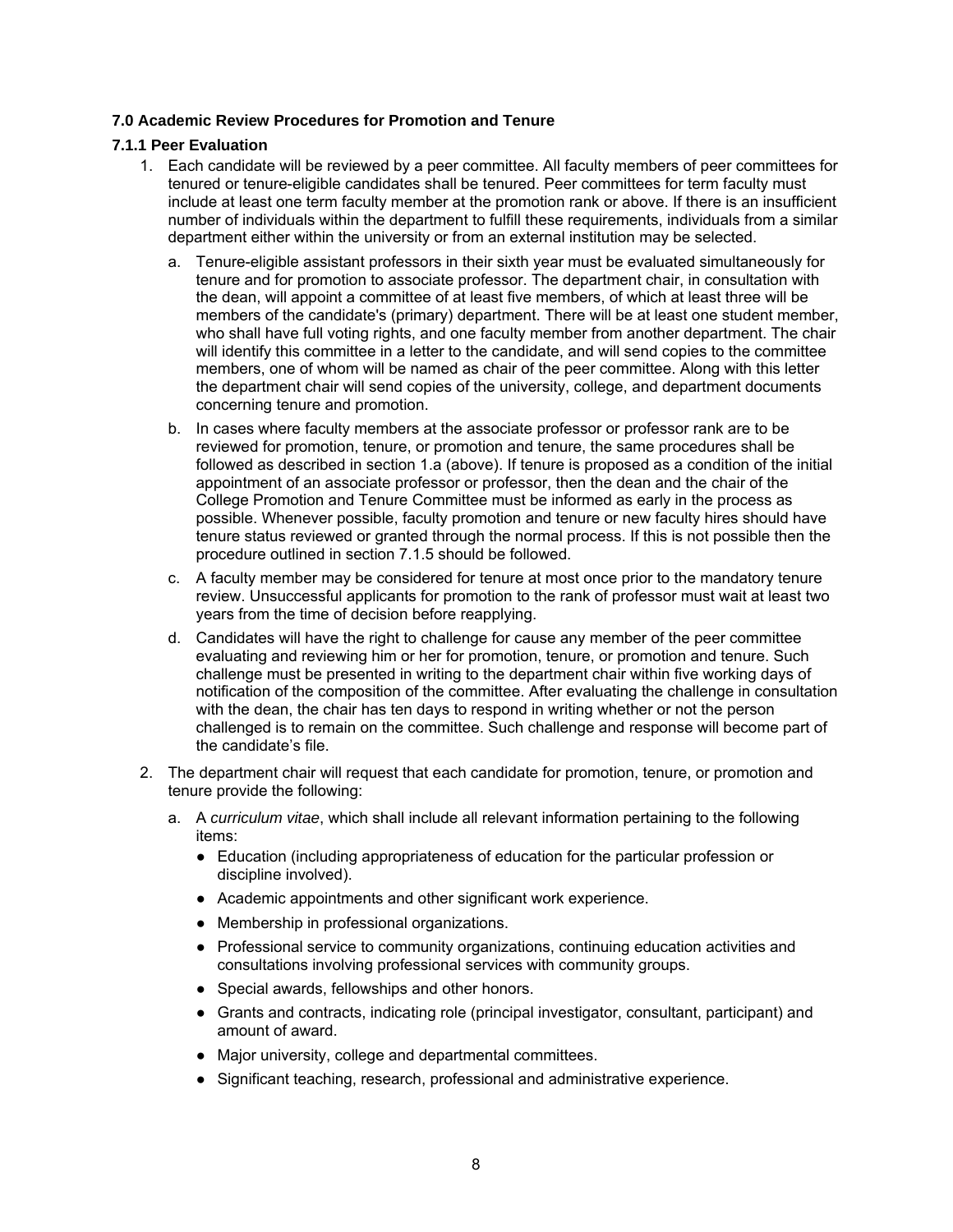- Scholarly contributions. Books shall be identified as monographs, texts, bibliographies, edited volumes, etc. Articles shall be identified as refereed or non-refereed, review articles, semi-popular or popular magazine articles, etc. Other examples of scholarship include: professional reports, published abstracts, journal editorships, proceedings or symposia editorships, invited lectures, conference paper presentations, participation as a panel chair or discussant, translations, creative writing, bibliographical research, etc. Such items should be clearly identified. When possible, all manuscripts should include digital identifiers such as DOI's. When available and appropriate, evidence should be provided of the significance of the contribution to the body of knowledge, including but not limited to quantitative measures of impact (e.g., total citation count, h-index, journal impact factors, library holdings).
- Exhibits, films, tapes, compositions, performances, etc.
- Brief narrative statement (if necessary to expand or amplify any point not adequately covered elsewhere).
- b. Documentation of involvement in teaching, teaching practices and classroom performance.
- c. All appropriate publications and published reviews of such materials.
- d. Evidence of leadership in professional activities.
- e. Peer committee report and chair report from the candidate's third-year review, where appropriate.
- f. A list of names of persons, inside or outside the university, whom the committee may wish to contact for information on the candidate's scholarship, teaching, or service.
- 3. In order to address the specific criteria enumerated in both the college and departmental guidelines, the peer committee will seek the following:
	- a. A minimum of three letters from persons outside the university who are in a position to evaluate the candidate's contributions in scholarship. Letters may also be sought on teaching and service. The list of outside reviewers will be compiled by the peer committee, with input from the candidate. The determination of the pool of outside reviewers should enhance the goal of developing a composite view of the candidate that reflects broad-based, fair and impartial expert opinion. The outside reviewers should be identified as early in the promotion and tenure process as possible. Letters to outside reviewers should be sent by the peer committee chair. A copy of the letters sent to the external reviewers should be included in the committee's report. Each reviewer should be sent a copy of the university, college and department promotion and tenure guidelines. Only the committee can request letters from potential external reviewers. The committee report must clearly describe how the reviewers were chosen and their association with the candidate. A concise statement of the professional qualifications of each reviewer must be included in the report. Ordinarily each reviewer should be asked to submit a *curriculum vitae* along with his/her letter of evaluation. If a *curriculum vitae* is not included, the committee's report should include an explanation regarding its absence. The candidate will be informed of the names of outside reviewers prior to these individuals being contacted, and the candidate will have the right to challenge for cause. Such challenge must be submitted in writing to the committee chair within five working days of the candidate being notified of the names of the individuals. The committee, having evaluated the challenge, will respond to the candidate in writing whether or not the individual challenged will still be contacted to be an outside reviewer. Such challenge and response will become part of the file. The letters from the outside reviewers, in their entirety, will become part of the committee's report.
	- b. Information pertaining to teaching effectiveness, including documentation of involvement in teaching (data pertaining to courses taught and number of advisees, etc.), quality of teaching practices (e.g., statement of teaching philosophy, copies of material used in classes), and the quality of classroom performance (e.g., student evaluations).
	- c. Written evaluations by colleagues, with a summary included in the report. Such evaluations may come from colleagues within the department or from others.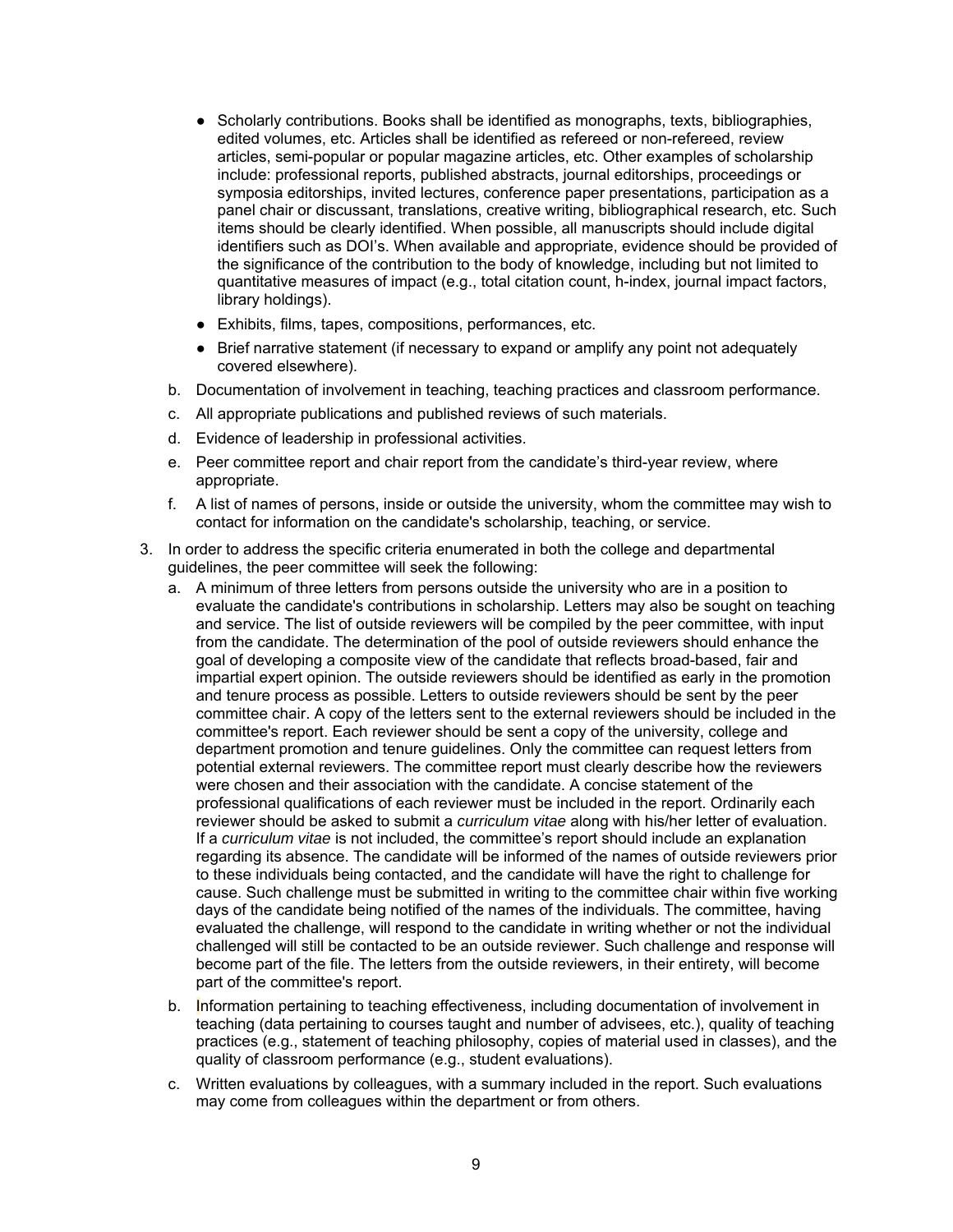- d. Documentation from prior academic or professional positions (e.g., prior teaching experience, previous service activities). The committee report must describe which material is included and the purpose for this material in the case for tenure or promotion.
- e. Other such documentary materials as are necessary and useful in evaluating the candidate.
- 4. The candidate has the right to appear before the peer committee but is not required to do so.
- 5. The committee will appoint a secretary to keep a record of its meetings and a list of data requested and received, people interviewed by the committee, etc.
- 6. The committee will protect, to the extent allowable by law, the confidentiality of letters, comments, and survey responses provided by students, peers, and external reviewers. This information may be viewed only by the committee members and other individuals responsible for reviewing the candidate's case for promotion and/or tenure.
- 7. The discussion and votes of the committee will be confidential. Records, documents, minutes and other pertinent materials will be held in confidence by the committee until submitted to the department chair and later will be kept in the dean's office until the final disposition of the matter.
- 8. At the end of its deliberations, the committee will take anonymous votes on each of the main categories of the evaluation, rating the candidate in each area as *Excellent*, *Very Good*, *Satisfactory*, or *Unsatisfactory*. The committee will then take a separate vote on whether or not to recommend promotion, tenure, or promotion and tenure. The committee's recommendation must be consistent with its evaluation of the individual areas.
- 9. The peer committee's report will include an evaluation of the candidate in the major categories, summaries of information solicited, letters from external reviewers and other data the committee deems important for further review. The results of the separate votes discussed in section 8 (above) will become part of the committee's report. Individual members of the committee have the right to file minority reports, which will be forwarded as part of the package. The peer committee report and any minority reports shall be written so as to protect confidentiality. The peer committee report and supporting documents will be forwarded to the department chair.

# **7.1.2 Department Chair**

- 1. The department chair will prepare a separate evaluation of the candidate in the major categories, using the ratings *Excellent*, *Very Good*, *Satisfactory*, and *Unsatisfactory*, and in such other areas as the chair deems important for a full review.
- 2. The department chair will forward this evaluation and recommendation, along with the peer committee's report and supporting documents, to the College Promotion and Tenure Committee.
- 3. If allowed under departmental guidelines, the candidate may have an opportunity to review the reports of the peer committee and department chair and to provide a written response, which will become part of the candidate's file.

# **7.1.3 The College of Humanities and Sciences Promotion and Tenure Committee**

1. The College Promotion and Tenure Committee will be drawn from all tenured professors and associate professors in the college. The committee shall be fully constituted early in the fall semester. It is composed of seven members, but no more than one from any single department. Individuals are not direct representatives of their department. Four members are elected by the faculty, one each from the humanities, the social sciences, and the mathematical and natural sciences, and one at-large member. Members shall serve staggered, three-year terms. Each department may nominate no more than two candidates per vacancy. Each faculty member of the college may vote for one candidate for each vacancy; the person receiving the highest number of votes is then elected to the College Promotion and Tenure Committee. The at-large member may not be a member of a department that is already represented. No department may have an elected representative on the committee for consecutive terms. After the faculty has elected its four members, the dean will complete the committee's membership by making one new appointment to the committee early each fall. In selecting appointees, the dean shall act with an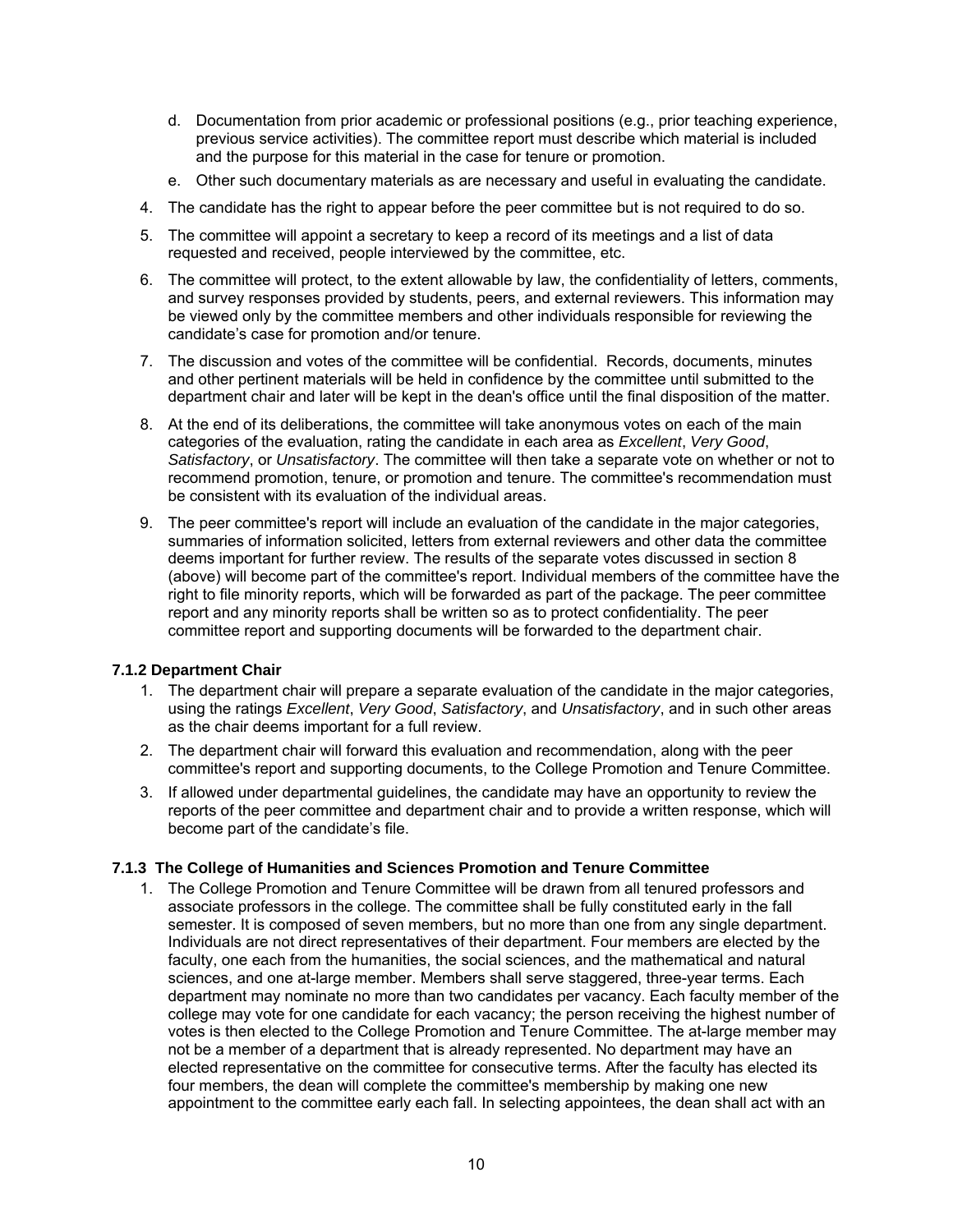awareness of diversity. The dean's appointments will be submitted to the Faculty Council for approval. The dean will convene and charge the committee at its first meeting. The dean also will establish a time schedule for each of the stages in the evaluation process. The committee will elect its chair and secretary and keep records of the proceedings.

2. The College Promotion and Tenure Committee will review reports from the peer committees to determine whether the candidates meet the overall standards of the university, college, and department. The committee will prepare its own report and will forward it to the dean. The committee's written assessment and recommendation will use the ratings of *Excellent*, *Very Good*, *Satisfactory*, and *Unsatisfactory*. Members of the committee will absent themselves from discussion of candidates if their participation would create an appearance of a conflict of interest (e.g., program colleague, collaborator, etc.). The committee will have the same rights as the dean to refer a file back to the peer committee or department chair as specified in the University Faculty Promotion and Tenure Policy and Procedures (section 8.1), in which case the correspondence will become a part of the candidate's file. The committee has the responsibility of ensuring that the peer committee and the department chair have followed appropriate policies and procedures and that the candidate has been treated fairly.

# **7.1.4 Faculty with Joint Appointments**

The review of faculty who hold joint appointments should be based upon their division of responsibility among the departments, which should be clearly outlined at the time of appointment. The department in which the individual's tenure line belongs must play the dominant role in the review process and in that sense the two or more departments are not "equal." However, the second department must be able to influence the proceedings, since the suitability of the individual in that department is as critical as in the primary one. One or more members from the secondary department(s) must serve on the peer committee, unless specific justification is provided for deviation from this requirement. The membership of the peer committee must be agreed upon by all chairs prior to the submission of the proposed committee to the dean. The chair from each department must provide a letter regarding the individual's contributions to the program.

The peer committee should make special efforts to obtain information about the contributions made by the faculty member under review to all relevant departments in the areas of teaching, scholarship and service. The percentage of the candidate's time devoted to each department must be documented and explained in the peer committee report and in the chair reports. Because of the joint nature of the appointment, the committee should be particularly sensitive to the multiple demands on the candidate and take this into account in its evaluation. The candidate must not receive a negative evaluation in any area simply because most of the work was not rendered in the primary department; the totality of the candidate's work must be considered.

The rank of the chair of secondary departments does not affect the chair's ability to participate in the review process as outlined above. Neither the chair of the primary department nor the chair of the secondary department(s) shall be a member of the peer committee.

# **7.1.5 Expedited Cases**

Whenever possible, faculty promotion and tenure or new faculty hires should have tenure status reviewed or granted through the processes described above. When this is not possible and a rapid decision to hire with tenure is needed or a retention counter-offer with promotion and/or tenure must be made quickly, an expedited review may take place in accordance with the procedures described below.

These procedures make it possible for faculty review to be completed in a compressed time period. Expedited promotion and tenure review requires the following:

- peer committee review;
- department chair review;
- College Promotion and Tenure Committee review;
- recommendation from the dean to the provost; and
- review by the provost.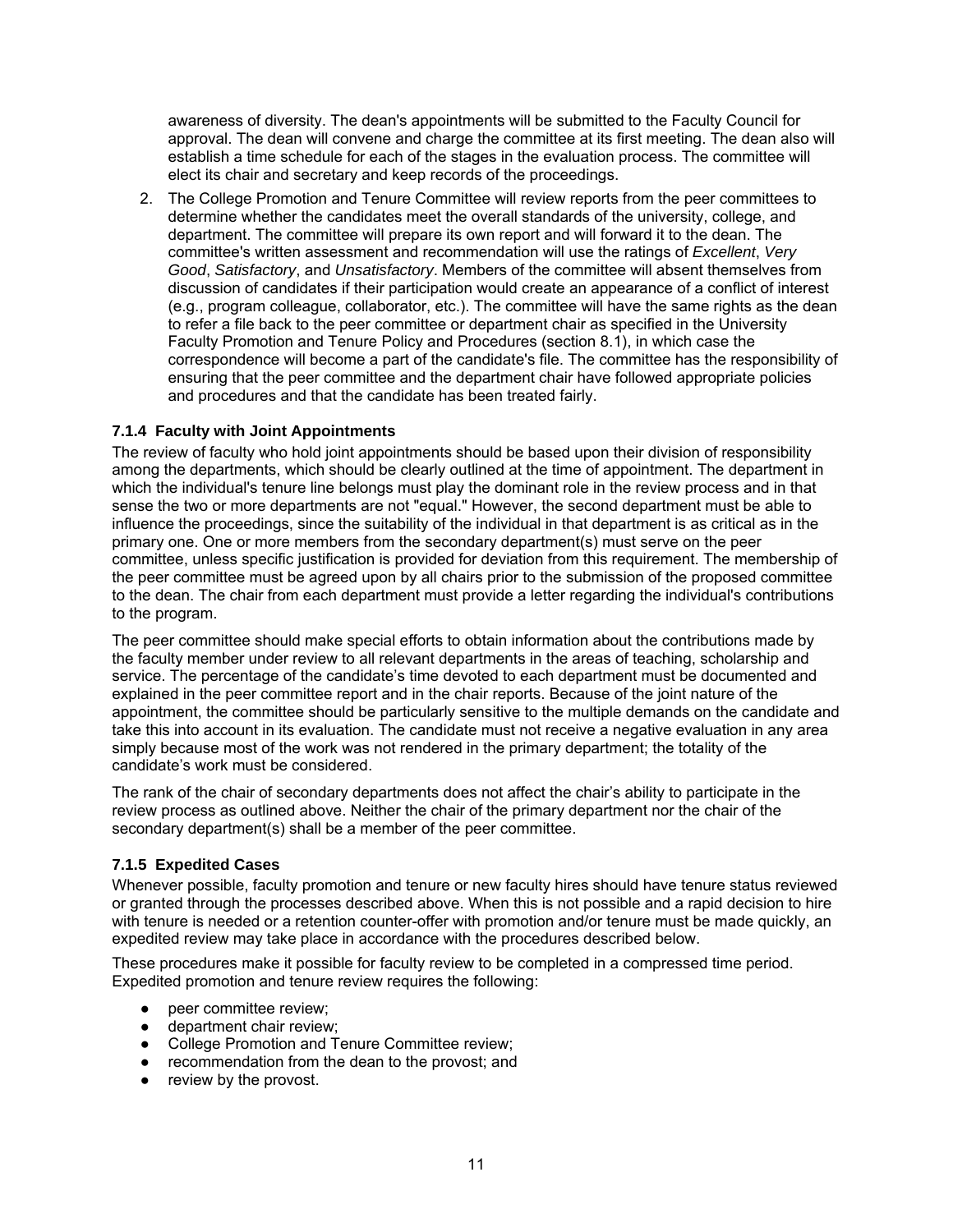In expedited review, the department chair and dean will appoint the peer committee consisting of no fewer than three faculty members who are members of the department. The committee reviews the nomination and provides the chair with a recommendation in a timely fashion. Once the chair receives the committee's recommendation, the chair reviews the nomination and makes a recommendation to the dean in a timely fashion.

Materials submitted in a dossier for expedited review should be as similar as possible to those normally included in a promotion or tenure dossier, including a complete, detailed curriculum vitae, letters from external reviewers, documentation of teaching practices and performance (e.g., teaching evaluations), a statement of research interests and accomplishments, and prior service activities. For external hires, letters from at least three external reviewers must be part of the dossier. These letters may be the same as the reference letters used in the hiring decision provided they address the candidate's suitability for the faculty rank and tenure.

# **8.0 Administrative Review Procedures for Academic Personnel Actions**

# **8.1 The Dean**

Having received the reports and all supporting documentation from the peer committee, the chair, and the College Promotion and Tenure Committee, the dean will prepare the dean's report. The candidate will then have another opportunity to review all documentation and decide whether to add comments or exercise other available options as described in the University Faculty Promotion and Tenure Policies and Procedures. When the file is complete, the dean will forward it to the provost.

# **9.0 Appeals Process**

See VCU Faculty Promotion and Tenure Policies and Procedures for details.

### **12.0 Amending the College Promotion and Tenure Guidelines**

Technical changes to these guidelines, including changes intended for clarification or consistency with university promotion and tenure policies and procedures, will take effect only after the following procedures have been followed:

- a) review by the College Promotion and Tenure Committee;
- b) approval by the Faculty Council;
- c) announcement of the proposed changes to the college faculty followed by a two-week commentary period;
- d) If ten percent or more of the full-time faculty object during the commentary period to the designation of a change as technical, the change(s) will be put to a vote of the entire faculty.

Amendments to these guidelines may be requested by any faculty member in writing or at a regularly scheduled Faculty Council meeting, by the dean, or by the College Promotion and Tenure Committee. Amendments will be reviewed by the College Promotion and Tenure Committee, whose recommendations will be forwarded to the Faculty Council. If approved by a majority vote of the Faculty Council, a vote by ballot of the faculty will occur; approval by a majority of those voting is required for adoption.

The College Promotion and Tenure Guidelines (and departmental guidelines) at the candidate's time of hire will be used to evaluate faculty for tenure and promotion to assistant or associate professor. The faculty member may elect to be reviewed under newer approved guidelines, if such exist. Those seeking promotion to professor may choose to be reviewed under current guidelines or those immediately preceding them.